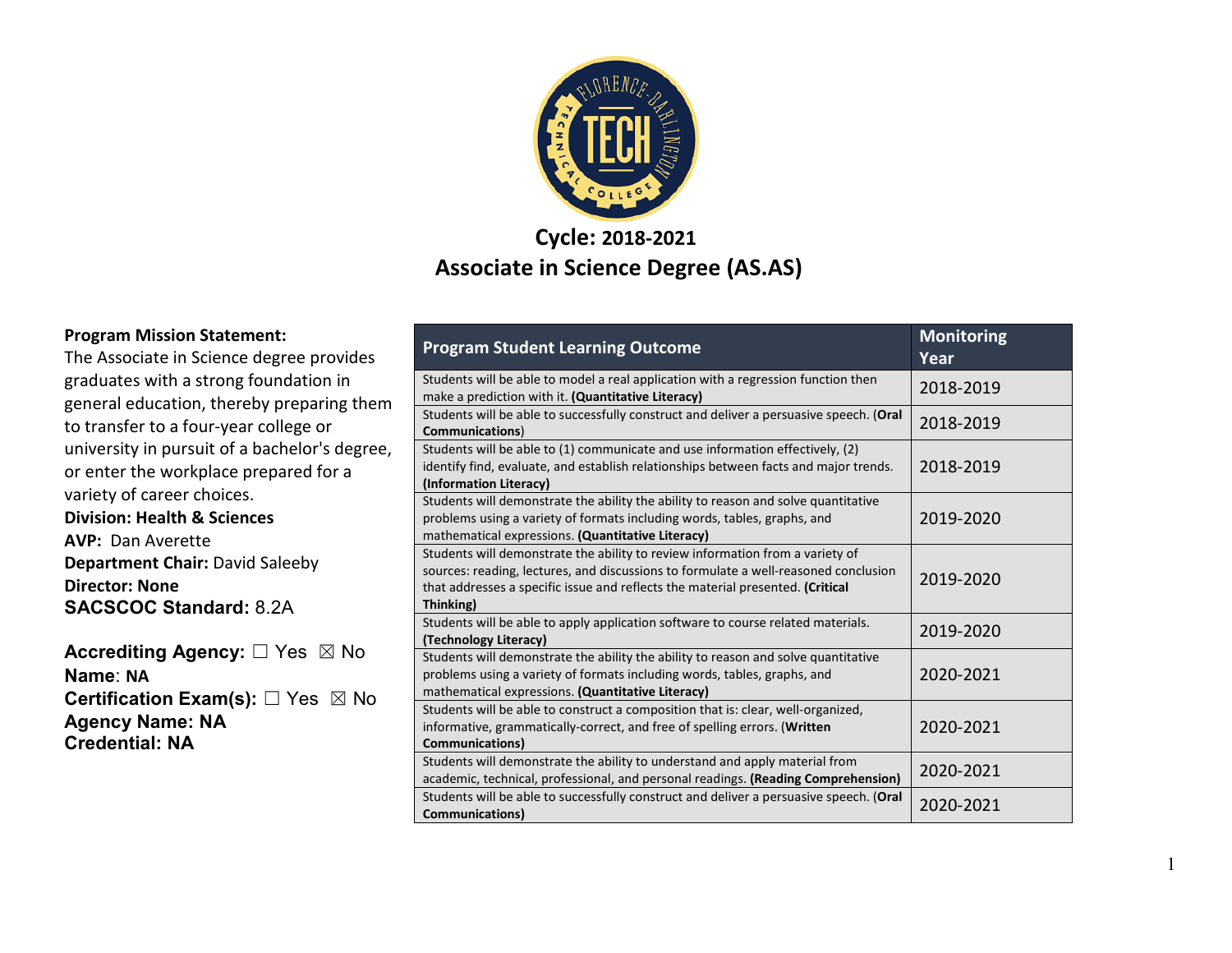| A. Program Student<br><b>Learning Outcomes</b>                                                                                                            | <b>B. Courses</b><br><b>Assessing PSLOs</b>                              | C. Methods of<br><b>Outcomes</b><br><b>Assessment</b>                           | D. Expected Level<br>of Program<br>Performance                                                                         | E. Data<br><b>Collection</b>                                                                  | F. Results                                                                                                             | G. Plan for Improvement                                                                                                                                                                                     |
|-----------------------------------------------------------------------------------------------------------------------------------------------------------|--------------------------------------------------------------------------|---------------------------------------------------------------------------------|------------------------------------------------------------------------------------------------------------------------|-----------------------------------------------------------------------------------------------|------------------------------------------------------------------------------------------------------------------------|-------------------------------------------------------------------------------------------------------------------------------------------------------------------------------------------------------------|
| What should the<br>graduates of your<br>program be able to do?                                                                                            | Where do you see<br>evidence that the<br>student can do these<br>things? | How does your<br>program evaluate<br>student/graduate<br>skills/abilities?      | What is the<br>expected level of<br>student<br>performance for<br>the program?                                         | When will you<br>collect the data<br>needed to evaluate<br>the performance of<br>the program? | What are the results of<br>the evaluation?                                                                             | How will you use this information to<br>improve the program                                                                                                                                                 |
| <b>Quantitative Literacy:</b><br>Students will be able to<br>model a real application<br>with a regression<br>function then make a<br>prediction with it. | MAT 110 (College<br>Algebra)                                             | Questions on the<br>comprehensive<br>final exam<br>pertaining to<br>regression. | 85% of the students<br>will be able to<br>answer the<br>questions on the<br>final exam<br>pertaining to<br>regression. | Spring 2018                                                                                   | Of the 274 who took the<br>final exam, 244 answered<br>the questions pertaining<br>to regression $-89.1\%$ .           | The expected level of learning was<br>met. Next time we plan to measure all<br>the topics of the course by using all the<br>questions on the comprehensive final<br>exam and stratify the data by modality. |
|                                                                                                                                                           | MAT 120 (Probability<br>& Statistics)                                    | Questions on the<br>comprehensive<br>final exam<br>pertaining to<br>regression. | 85% of the students<br>will be able to<br>answer the<br>questions on the<br>final exam<br>pertaining to<br>regression. | Spring 2018                                                                                   | Of the 161 who took the<br>final exam, 141 answered<br>the questions correctly<br>pertaining to regression -<br>87.6%. |                                                                                                                                                                                                             |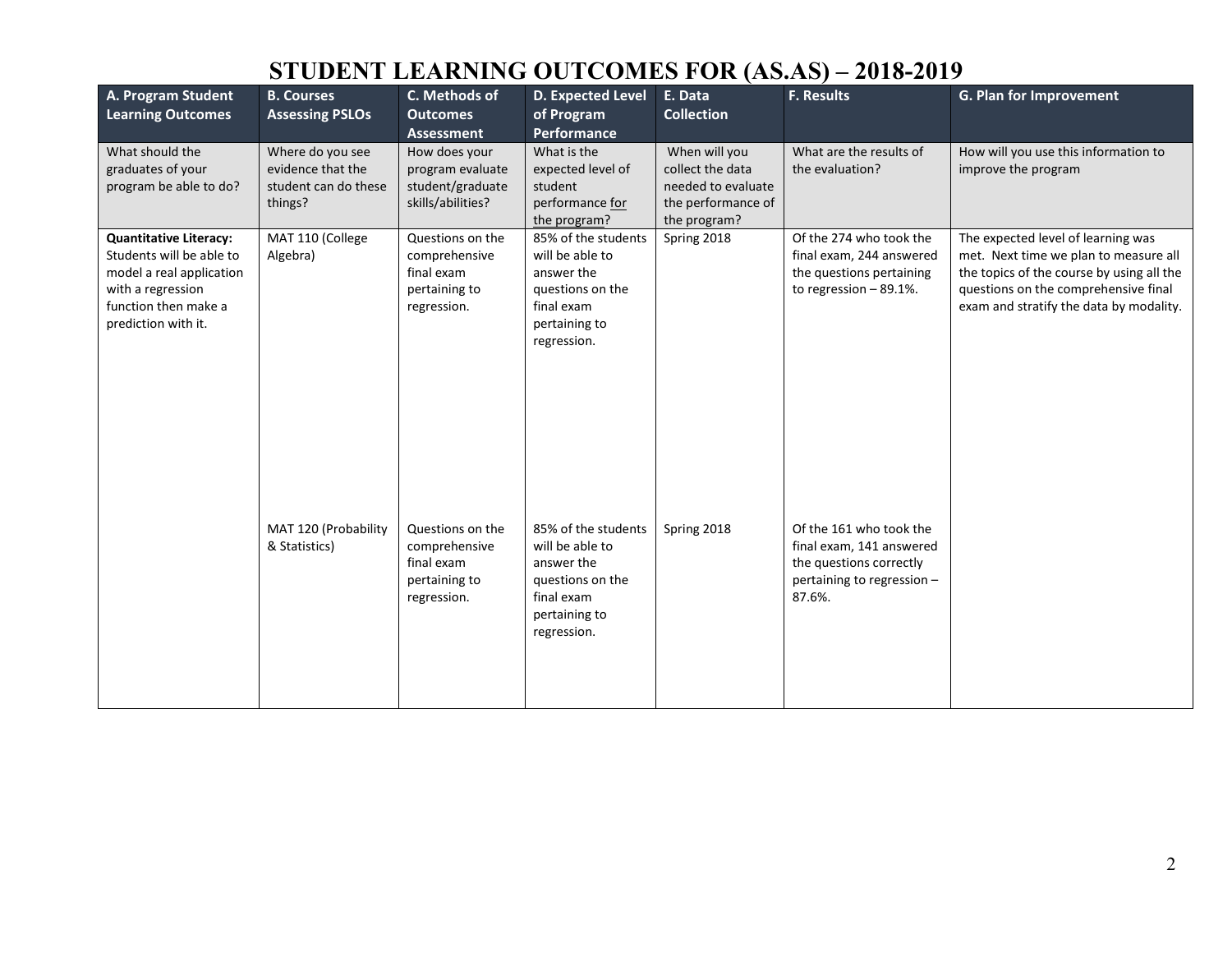| A. Program Student<br><b>Learning Outcomes</b>                                                                           | <b>B. Courses</b><br><b>Assessing PSLOs</b>                              | C. Methods of<br><b>Outcomes</b><br><b>Assessment</b>                      | D. Expected Level<br>of Program<br>Performance                                                      | E. Data<br><b>Collection</b>                                                                  | <b>F. Results</b>                                                                          | G. Plan for Improvement                                                                                                                                                                              |
|--------------------------------------------------------------------------------------------------------------------------|--------------------------------------------------------------------------|----------------------------------------------------------------------------|-----------------------------------------------------------------------------------------------------|-----------------------------------------------------------------------------------------------|--------------------------------------------------------------------------------------------|------------------------------------------------------------------------------------------------------------------------------------------------------------------------------------------------------|
| What should the<br>graduates of your<br>program be able to do?                                                           | Where do you see<br>evidence that the<br>student can do these<br>things? | How does your<br>program evaluate<br>student/graduate<br>skills/abilities? | What is the<br>expected level of<br>student<br>performance for<br>the program?                      | When will you<br>collect the data<br>needed to evaluate<br>the performance of<br>the program? | What are the results of<br>the evaluation?                                                 | How will you use this information to<br>improve the program                                                                                                                                          |
| <b>Oral Communications:</b><br>Students will be able to<br>successfully construct<br>and deliver a persuasive<br>speech. | SPC 205 (Public<br>Speaking)                                             | Speeches assessed<br>using a Rubric.                                       | At least 80% of the<br>students will<br>receive 80 points or<br>more out of 100<br>possible points. | Spring 2018                                                                                   | Of the 86 who delivered a<br>speech, 43 students<br>received 80 points or<br>more - 50.0%. | The expected level of learning was not<br>met. Provide more opportunities that<br>will allow students the time to practice<br>in class so they may become more<br>comfortable with audience members. |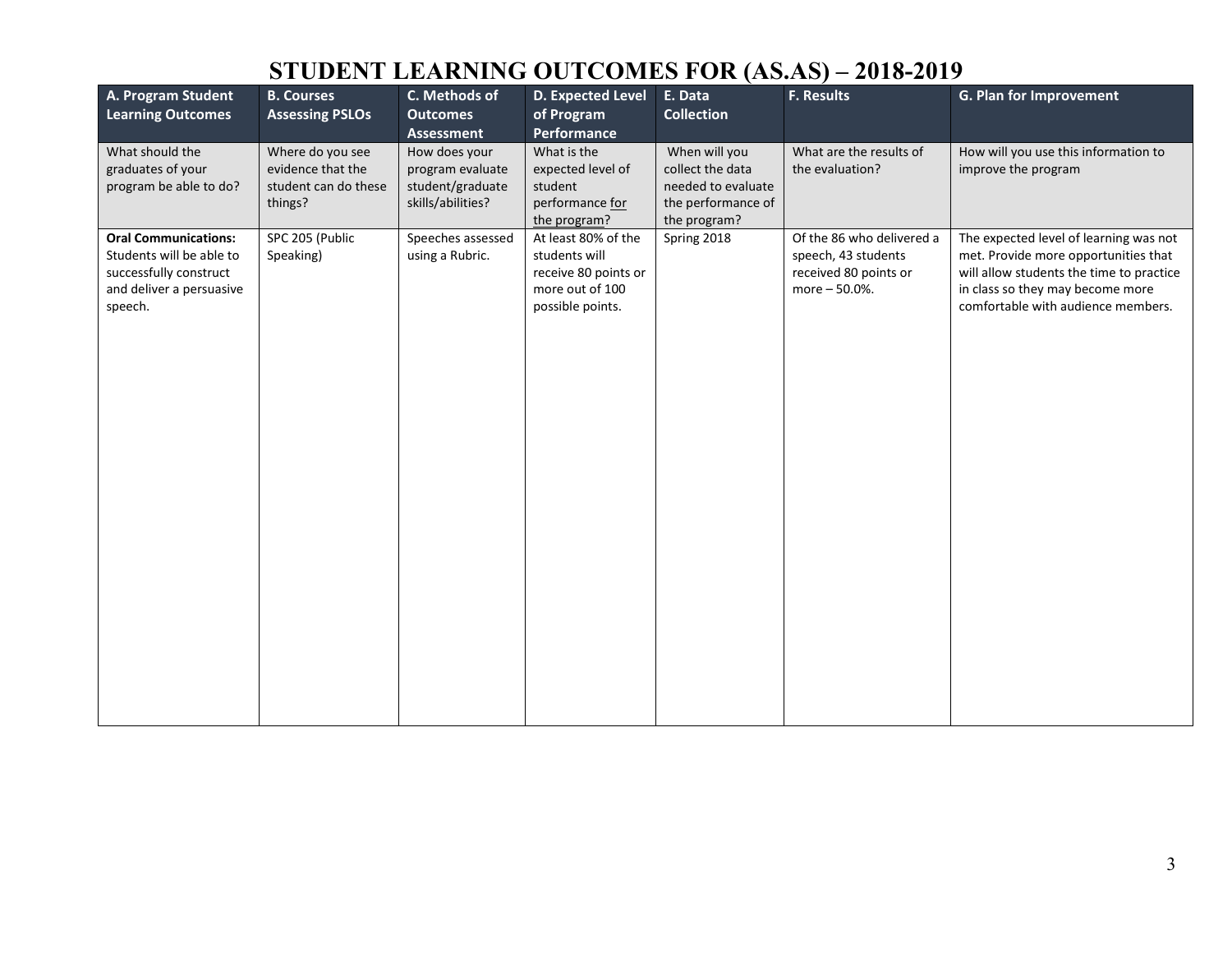| A. Program Student<br><b>Learning Outcomes</b>                                                                                                                | <b>B. Courses</b><br><b>Assessing PSLOs</b>                              | C. Methods of<br><b>Outcomes</b>                                                                                                                           | D. Expected Level<br>of Program                                                         | E. Data<br><b>Collection</b>                                                                  | <b>F. Results</b>                                                                                                                           | G. Plan for Improvement                                                                                                                                                                                                                                                                                                                                                                                                                                                                                                                                                                                                              |
|---------------------------------------------------------------------------------------------------------------------------------------------------------------|--------------------------------------------------------------------------|------------------------------------------------------------------------------------------------------------------------------------------------------------|-----------------------------------------------------------------------------------------|-----------------------------------------------------------------------------------------------|---------------------------------------------------------------------------------------------------------------------------------------------|--------------------------------------------------------------------------------------------------------------------------------------------------------------------------------------------------------------------------------------------------------------------------------------------------------------------------------------------------------------------------------------------------------------------------------------------------------------------------------------------------------------------------------------------------------------------------------------------------------------------------------------|
|                                                                                                                                                               |                                                                          | <b>Assessment</b>                                                                                                                                          | <b>Performance</b>                                                                      |                                                                                               |                                                                                                                                             |                                                                                                                                                                                                                                                                                                                                                                                                                                                                                                                                                                                                                                      |
| What should the<br>graduates of your<br>program be able to do?                                                                                                | Where do you see<br>evidence that the<br>student can do these<br>things? | How does your<br>program evaluate<br>student/graduate<br>skills/abilities?                                                                                 | What is the<br>expected level of<br>student<br>performance for<br>the program?          | When will you<br>collect the data<br>needed to evaluate<br>the performance of<br>the program? | What are the results of<br>the evaluation?                                                                                                  | How will you use this information to<br>improve the program                                                                                                                                                                                                                                                                                                                                                                                                                                                                                                                                                                          |
| <b>Information Literacy:</b><br>(1) Students will be able<br>to communicate and use<br>information effectively.                                               | HIS 101 (Western<br>Civilization to 1689)                                | Two sections of<br>HIS 101 selected.<br>Students write a<br>research paper<br>that includes<br>citations. A Rubric<br>will be used to<br>grade the papers. | On average,<br>students will<br>receive at least 70<br>points out of a<br>possible 100. | <b>Fall 2018</b>                                                                              | Section 10 averaged 73<br>points. Section 73<br>averaged 79 points.                                                                         | The expected level of learning was<br>met. Some students did a good job<br>presenting their papers. Most papers<br>had proper citing. Those who did best<br>submitted a rough draft and revised<br>their papers based on feedback. The<br>biggest problems were: using proper<br>citations, no citations at all and<br>providing details to support research.<br>Action: Continue to focus on<br>communicating historical knowledge<br>through written analytical essays on<br>issues and giving students feedback<br>regarding successful completion of<br>assignments or what deficiencies that<br>were found within their papers. |
| <b>Information Literacy:</b><br>(2) Students will be able<br>to identify find, evaluate,<br>and establish<br>relationships between<br>facts and major trends. | HIS 101 (Western<br>Civilization to 1689                                 | Two sections of<br>HIS 101 selected.<br>Exam 1, Exam 2,<br>and Essay on<br>Athens and Sparta.                                                              | On average,<br>students will<br>receive at least a 70<br>on each<br>assignment.         | <b>Fall 2018</b>                                                                              | Exam 1: 71% (Section 10)<br>79% (Section 73)<br>Exam 2: 64% (Section 10)<br>56% (Section 73)<br>Essay: 77% (Section 10)<br>86% (Section 73) | Overall student performance was much<br>better on exam 1 than exam 2; Overall,<br>essays were good and much better<br>than the research paper. Analyzing<br>passages from original document in<br>historical perspective proved<br>challenging for students on exam 2.<br>Action: practice with analyzing sources<br>(both primary and secondary).                                                                                                                                                                                                                                                                                   |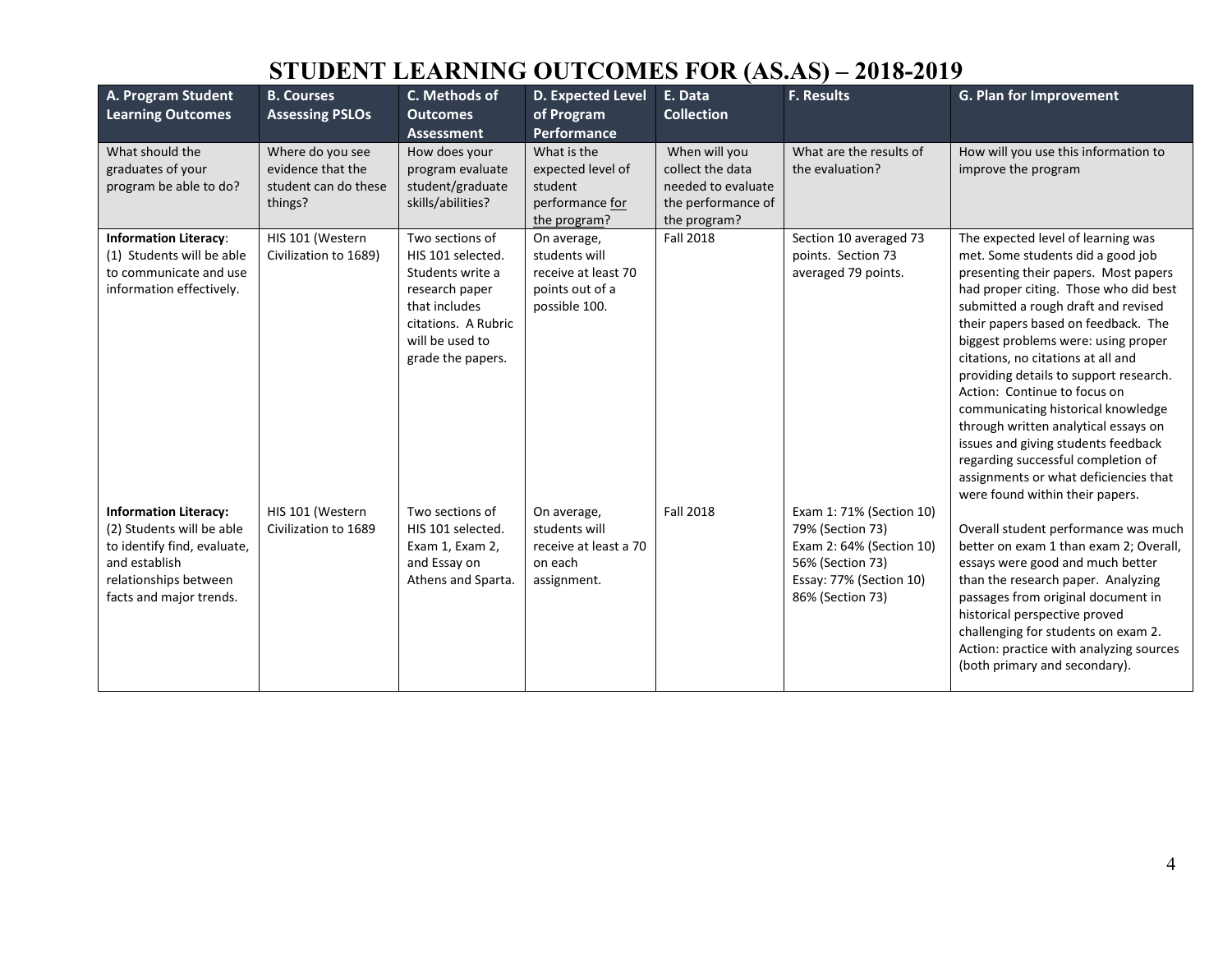| A. Program Student<br><b>Learning Outcomes</b>                                                                                                                                                                                    | <b>B. Courses</b><br><b>Assessing</b><br><b>PSLOs</b>                    | C. Methods of<br><b>Outcomes</b><br>Assessment                             | D. Expected<br>Level of<br>Program<br><b>Performance</b>                                                                                          | E. Data<br><b>Collection</b>                                                                  | F. Results                                                                                                                                                                                                                                                                                                                           | G. Plan for Improvement                                                                                                                                                                                                                                                                                                               |
|-----------------------------------------------------------------------------------------------------------------------------------------------------------------------------------------------------------------------------------|--------------------------------------------------------------------------|----------------------------------------------------------------------------|---------------------------------------------------------------------------------------------------------------------------------------------------|-----------------------------------------------------------------------------------------------|--------------------------------------------------------------------------------------------------------------------------------------------------------------------------------------------------------------------------------------------------------------------------------------------------------------------------------------|---------------------------------------------------------------------------------------------------------------------------------------------------------------------------------------------------------------------------------------------------------------------------------------------------------------------------------------|
| What should the<br>graduates of your<br>program be able to do?                                                                                                                                                                    | Where do you<br>see evidence that<br>the student can<br>do these things? | How does your program<br>evaluate<br>student/graduate<br>skills/abilities? | What is the<br>expected level of<br>student<br>performance for<br>the program?                                                                    | When will you<br>collect the data<br>needed to evaluate<br>the performance of<br>the program? | What are the results of<br>the evaluation?                                                                                                                                                                                                                                                                                           | How will you use this information to<br>improve the program                                                                                                                                                                                                                                                                           |
| <b>Quantitative Literacy:</b><br>Students will<br>demonstrate the ability<br>to reason and solve<br>quantitative problems<br>using a variety of<br>formats including words,<br>tables, graphs, and<br>mathematical<br>expressions | MAT 110 (College<br>Algebra)                                             | A comprehensive test at<br>the course's conclusion.                        | The average<br>grade on the<br>comprehensive<br>test of students<br>who earned a D<br>in the class (likely<br>graduates) will<br>be at least 70%. | Fall 2019                                                                                     | In the Hybrid modality:<br>of the 4 who passed, the<br>average was 80.5.<br>In the Online modality: of<br>the 27 who passed, the<br>average was 73.3.<br>In the Traditional<br>modality: of the 104 who<br>passed, the average was<br>73.5.<br>In the Dual Enrollment<br>modality: of the 15 who<br>passed, the average was<br>89.8. | The expected level of learning was<br>met.<br>Since the population of focus is all<br>students who pass the class, we think<br>the goal of 70% might be a little low.<br>Achieving a goal of 70% might have<br>many students in the sample to be<br>quite a bit lower than 70. The<br>department has changed the<br>benchmark to 72%. |
|                                                                                                                                                                                                                                   | <b>MAT 120</b><br>(Probability &<br>Statistics)                          | A comprehensive test at<br>the course's conclusion.                        | The average<br>grade on the<br>comprehensive<br>test of students<br>who earned a D<br>in the class (likely<br>graduates) will<br>be at least 70%. | Fall 2019                                                                                     | In the Online modality: of<br>the 22 who passed, the<br>average was 76.6.<br>In the Traditional<br>modality:<br>Of the 22 who passed, the<br>average was 74.1.<br>In the Dual Enrollment<br>modality: of the 38 who<br>passed, the average was<br>86.1                                                                               |                                                                                                                                                                                                                                                                                                                                       |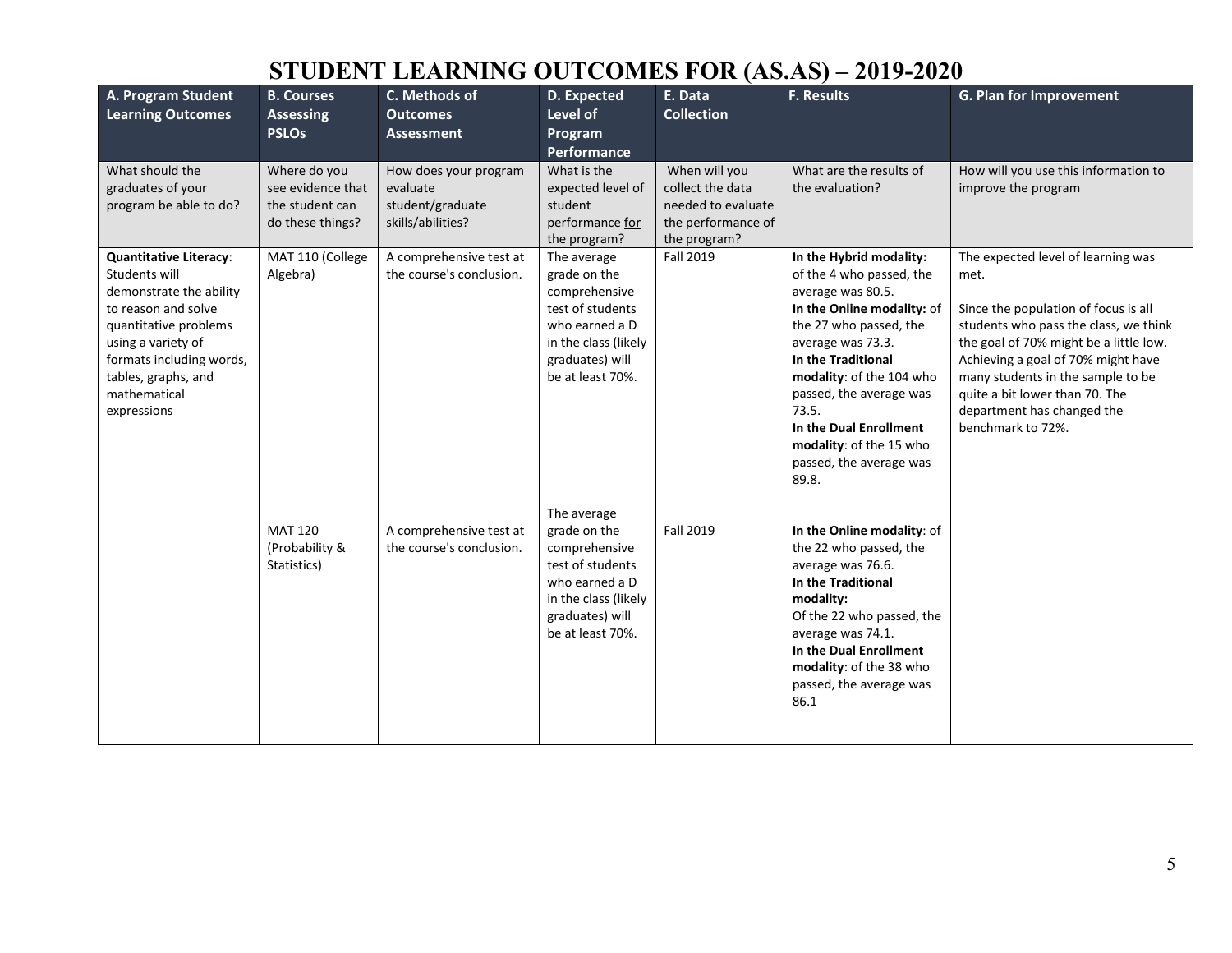| A. Program Student<br><b>Learning Outcomes</b>                                                                                                                                                                                                                                              | <b>B. Courses</b><br><b>Assessing PSLOs</b>                              | C. Methods of<br><b>Outcomes</b><br><b>Assessment</b>                                                                                                                                                                                 | D. Expected Level<br>of Program<br>Performance                                 | E. Data<br><b>Collection</b>                                                                  | F. Results                                                                                                                      | G. Plan for Improvement                                                                                                                                                                                                                                                                                                                                                                                                                           |
|---------------------------------------------------------------------------------------------------------------------------------------------------------------------------------------------------------------------------------------------------------------------------------------------|--------------------------------------------------------------------------|---------------------------------------------------------------------------------------------------------------------------------------------------------------------------------------------------------------------------------------|--------------------------------------------------------------------------------|-----------------------------------------------------------------------------------------------|---------------------------------------------------------------------------------------------------------------------------------|---------------------------------------------------------------------------------------------------------------------------------------------------------------------------------------------------------------------------------------------------------------------------------------------------------------------------------------------------------------------------------------------------------------------------------------------------|
| What should the graduates<br>of your program be able to<br>do?                                                                                                                                                                                                                              | Where do you see<br>evidence that the<br>student can do<br>these things? | How does your<br>program evaluate<br>student/graduate<br>skills/abilities?                                                                                                                                                            | What is the<br>expected level of<br>student<br>performance for<br>the program? | When will you<br>collect the data<br>needed to evaluate<br>the performance of<br>the program? | What are the results of<br>the evaluation?                                                                                      | How will you use this information to<br>improve the program                                                                                                                                                                                                                                                                                                                                                                                       |
| <b>Critical Thinking: Students</b><br>will demonstrate the ability<br>to review information from<br>a variety of sources:<br>reading, lectures, and<br>discussions to formulate a<br>well-reasoned conclusion<br>that addresses a specific<br>issue and reflects the<br>material presented. | BIO 101 (Biological<br>Science I)                                        | Students will<br>answer a short-<br>answer question<br>concerning trophic<br>level in a food<br>chain (exam 5)                                                                                                                        | 80% of the students<br>will receive 70% or<br>higher on this<br>assessment.    | Spring 2020                                                                                   | Of the 29 students, 21<br>arrived to a correct<br>conclusion $-72%$                                                             | Benchmark was slightly exceeded. BIO<br>101 Strategy for improvement: Practice<br>question and case study will be used<br>more in the class to help students<br>understand the concepts and be able<br>to apply them in solving real<br>problems/questions.                                                                                                                                                                                       |
|                                                                                                                                                                                                                                                                                             | CHM 110 (College<br>Chemistry I)                                         | This outcome will<br>be assessed using<br>a selection of<br>questions from the<br>final exam that<br>assess critical<br>thinking skills.                                                                                              | 80% of the students<br>will receive 70% or<br>higher on this<br>assessment.    | Spring 2020                                                                                   | The overall percentage of<br>correct responses to the<br>selected questions was<br>65%. This was lower than<br>the expected 70% | Benchmark was not met.<br>CHM 110: A possible source of lower-<br>than-expected results for the students<br>assessed was the sudden change of<br>course delivery mode mid-semester<br>from fully face-to-face delivery to fully<br>online caused by the COVID-19<br>pandemic. It is reasonable that<br>students faced with such disruption                                                                                                        |
|                                                                                                                                                                                                                                                                                             | HIS 201 (American<br><b>History Discovery</b><br>to 1877)                | Students will<br>demonstrate that<br>they can write a<br>term paper that<br>supports their<br>thesis and actually<br>puts thinking into<br>the process. A<br>critical-thinking<br>rubric was<br>developed to rate<br>the term papers. | At least 80% of<br>students will score<br>85% or higher.                       | Spring 2020                                                                                   | RESULT: In Spring 2020,<br>84.3% of students scored<br>at least 85.                                                             | during a semester might perform more<br>poorly on critical thinking questions<br>than they normally would perform<br>without the disruption. As at least<br>partially online classes are likely for the<br>near future due to the continuation of<br>the COVID-19 outbreak into the fall,<br>the department will focus on improving<br>online course materials and activities<br>available for all science courses.<br>HIS 201: ContinueGoal Met. |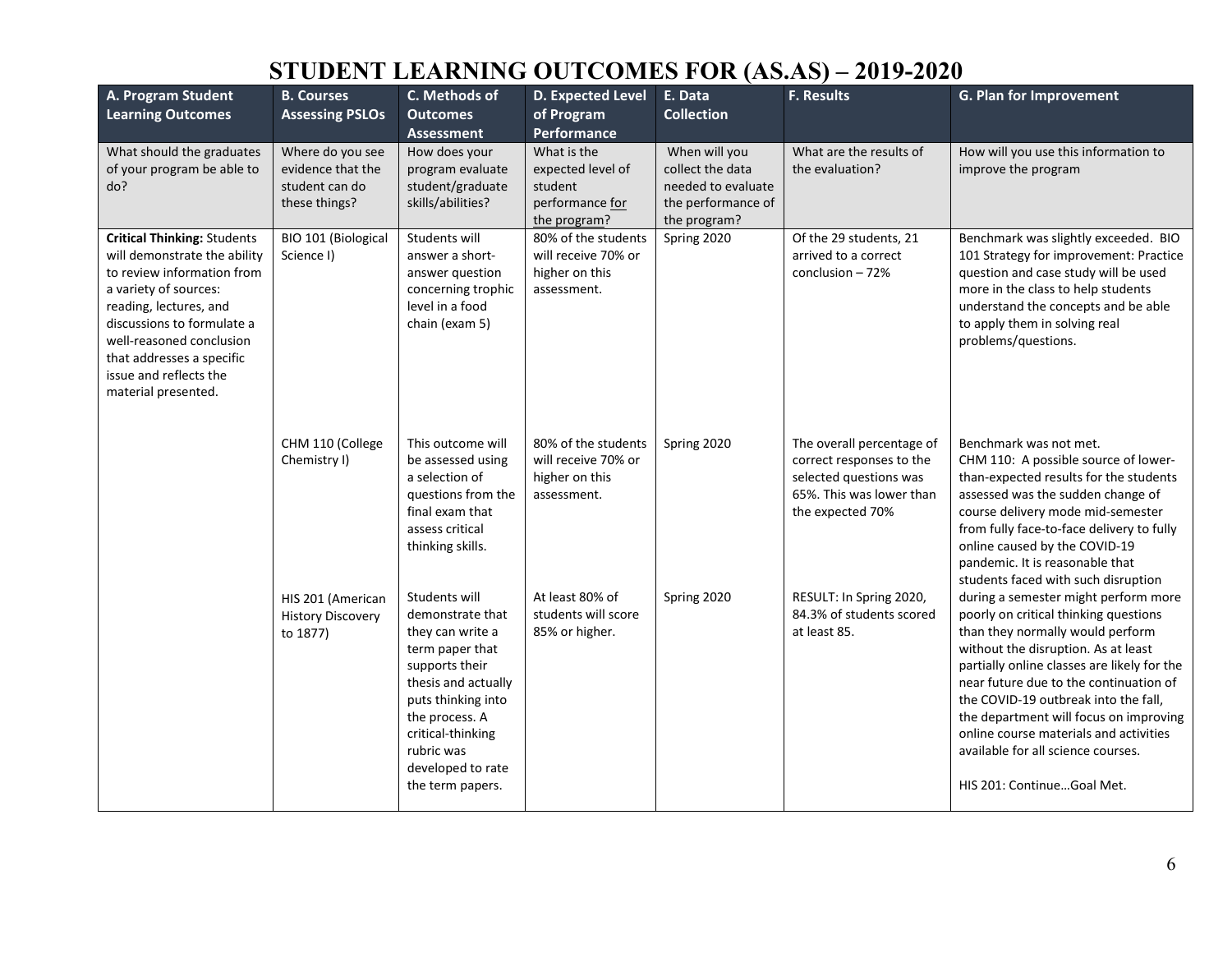| A. Program Student<br><b>Learning Outcomes</b>                                                                                                                                                               | <b>B. Courses</b><br><b>Assessing PSLOs</b>                              | C. Methods of<br><b>Outcomes</b><br><b>Assessment</b>                                                                                                                                                                                       | D. Expected Level<br>of Program<br><b>Performance</b>                                                                                                                                                                                                                | E. Data<br><b>Collection</b>                                                                  | F. Results                                                                                                                                                              | G. Plan for Improvement                                     |
|--------------------------------------------------------------------------------------------------------------------------------------------------------------------------------------------------------------|--------------------------------------------------------------------------|---------------------------------------------------------------------------------------------------------------------------------------------------------------------------------------------------------------------------------------------|----------------------------------------------------------------------------------------------------------------------------------------------------------------------------------------------------------------------------------------------------------------------|-----------------------------------------------------------------------------------------------|-------------------------------------------------------------------------------------------------------------------------------------------------------------------------|-------------------------------------------------------------|
| What should the<br>graduates of your<br>program be able to do?                                                                                                                                               | Where do you see<br>evidence that the<br>student can do these<br>things? | How does your<br>program evaluate<br>student/graduate<br>skills/abilities?                                                                                                                                                                  | What is the<br>expected level of<br>student<br>performance for<br>the program?                                                                                                                                                                                       | When will you<br>collect the data<br>needed to evaluate<br>the performance of<br>the program? | What are the results of<br>the evaluation?                                                                                                                              | How will you use this information to<br>improve the program |
| <b>Technology Literacy:</b><br>Students will successfully<br>demonstrate the use of<br>Microsoft Word to<br>modify an existing<br>document using features<br>of Word to format text<br>and graphic elements. | <b>CPT 170</b><br>(Microcomputer<br>Applications)                        | Students will try to<br>complete the<br>Word Module 3<br>Project (10-Project<br>Word Module 3). It<br>will be graded<br>according to a<br>standard course<br>rubric. Success is<br>defined as a score<br>of 70% or better<br>on the rubric. | 75% of students in<br>Spring will<br>successfully<br>complete the Word<br>Module 3 Project.                                                                                                                                                                          | Spring 2020                                                                                   | 83.7% successfully<br>completed the Word<br>project.                                                                                                                    | The expected level of learning was<br>met.                  |
|                                                                                                                                                                                                              | COL 103 (College<br>Orientation)                                         | Students will be<br>able to<br>successfully<br>complete and<br>upload a career<br>portfolio<br>PowerPoint into<br>their COL 103 D2L<br>shell.                                                                                               | At least 80% will<br>submit their career<br>portfolio and<br>receive a grade of<br>80% or above on<br>their power point<br>career portfolio<br>assignment. The<br>assignment will be<br>graded using the<br>course rubric for<br>the career portfolio<br>assignment. | Spring 2020                                                                                   | 82.5% of students<br>received a grade of 80 or<br>above. Col 103 data: Total<br>number of students in all<br>Col 103 sections 165 out<br>of 200 students<br>successful. |                                                             |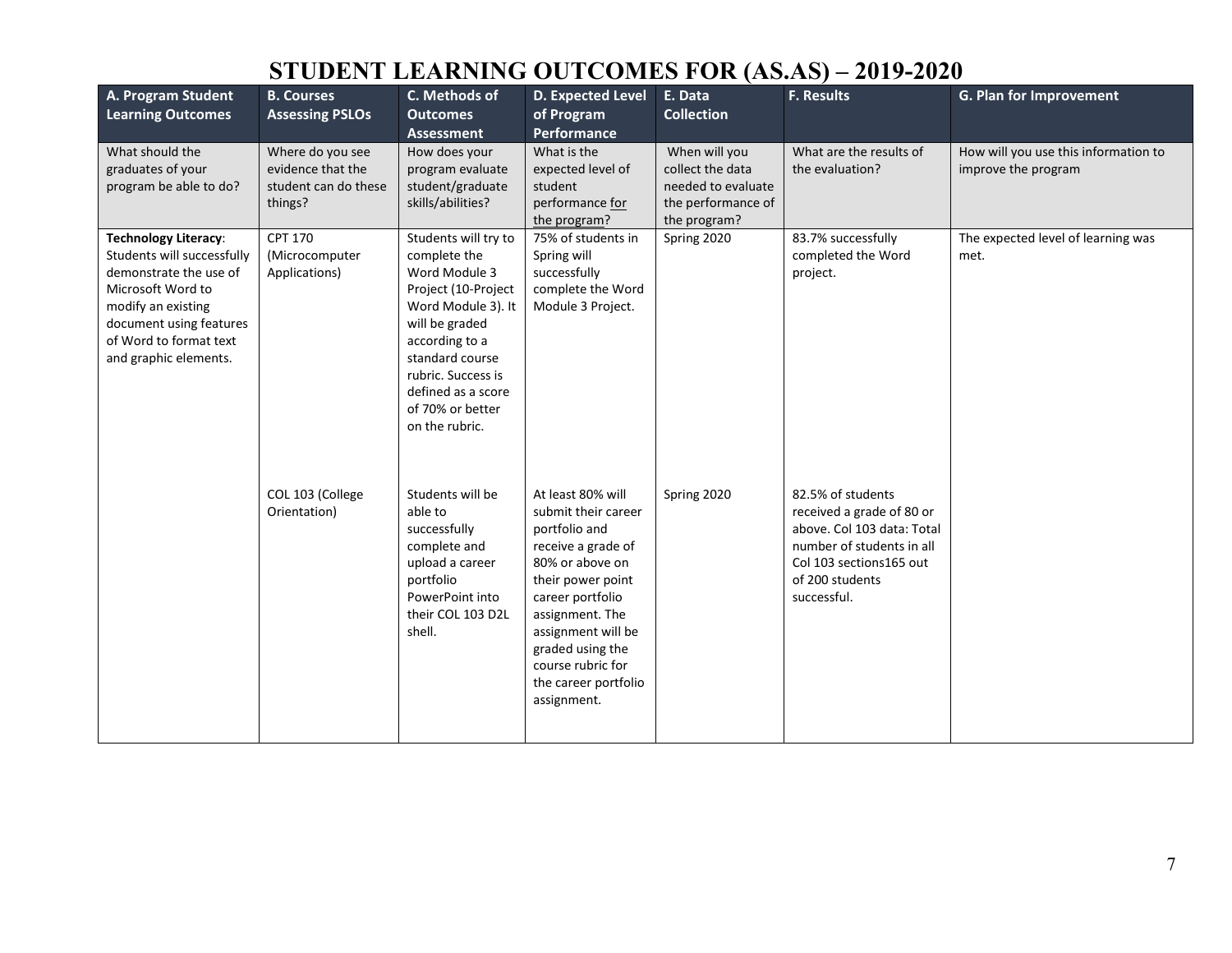| A. Program Student<br><b>Learning Outcomes</b>                                                                                                                                                                                                | <b>B. Courses</b><br><b>Assessing PSLOs</b>                              | C. Methods of<br><b>Outcomes</b><br><b>Assessment</b>                      | <b>D. Expected Level</b><br>of Program<br>Performance                                                                                             | E. Data<br><b>Collection</b>                                                                  | <b>F. Results</b>                                                                                                                                                                                            | G. Plan for Improvement                                                              |
|-----------------------------------------------------------------------------------------------------------------------------------------------------------------------------------------------------------------------------------------------|--------------------------------------------------------------------------|----------------------------------------------------------------------------|---------------------------------------------------------------------------------------------------------------------------------------------------|-----------------------------------------------------------------------------------------------|--------------------------------------------------------------------------------------------------------------------------------------------------------------------------------------------------------------|--------------------------------------------------------------------------------------|
| What should the<br>graduates of your<br>program be able to do?                                                                                                                                                                                | Where do you see<br>evidence that the<br>student can do these<br>things? | How does your<br>program evaluate<br>student/graduate<br>skills/abilities? | What is the<br>expected level of<br>student<br>performance for<br>the program?                                                                    | When will you<br>collect the data<br>needed to evaluate<br>the performance of<br>the program? | What are the results of<br>the evaluation?                                                                                                                                                                   | How will you use this information to<br>improve the program                          |
| <b>Quantitative Literacy:</b><br>Students will<br>demonstrate the ability<br>the ability to reason and<br>solve quantitative<br>problems using a variety<br>of formats including<br>words, tables, graphs,<br>and mathematical<br>expressions | MAT 110 (College<br>Algebra)                                             | A comprehensive<br>test at the course's<br>conclusion.                     | The average grade<br>on the<br>comprehensive test<br>of students who<br>earned a D in the<br>class (likely<br>graduates) will be<br>at least 72%. | <b>Fall 2020</b>                                                                              | Online modality: Of the<br>71, the average was 74.9.<br>Traditional modality: Of<br>the 59, the average was<br>73.7.<br><b>Dual Enrollment</b><br>modality: Of the 12, the<br>average was 78.3               | See next page for Plan of Improvement<br>since this is measured in two<br>semesters. |
|                                                                                                                                                                                                                                               | MAT 120 (Probability<br>& Statistics)                                    | A comprehensive<br>test at the course's<br>conclusion.                     | The average grade<br>on the<br>comprehensive test<br>of students who<br>earned a D in the<br>class (likely<br>graduates) will be<br>at least 72%. | <b>Fall 2020</b>                                                                              | <b>Online modality: Of the</b><br>31, the average was 67.8.<br><b>Traditional modality:</b><br>Of the 22, the average<br>was 77.6.<br>In the Dual Enrollment<br>modality: Of the 36, the<br>average was 87.1 |                                                                                      |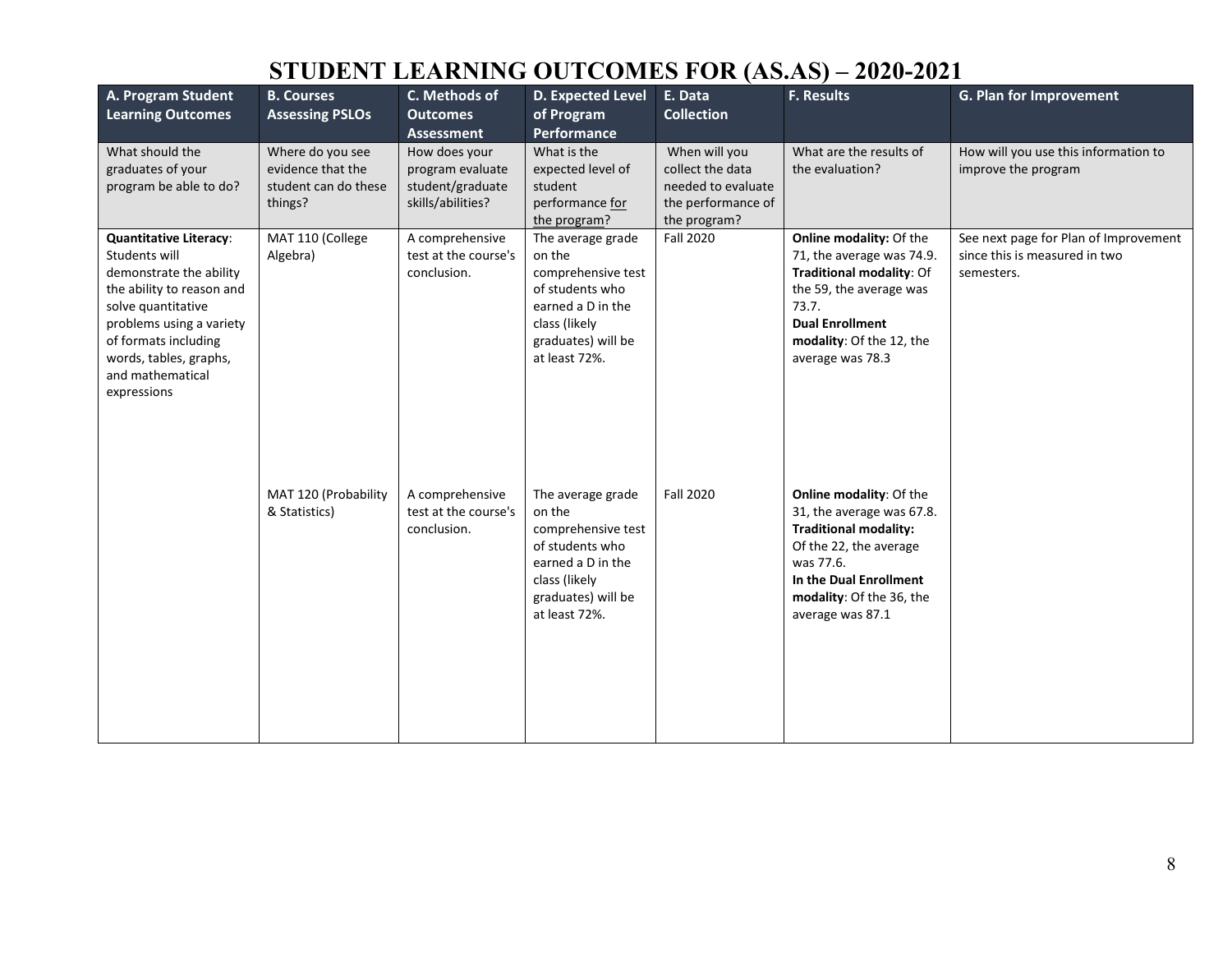| A. Program Student                                                                                                                                                                                                                            | <b>B. Courses</b>                                                                                                 | C. Methods of                                                                                                                | D. Expected Level                                                                                                                                       | E. Data                                                                                                                                                                                                                                                                           | <b>F. Results</b>                                                                                                                                                                                                                                                                                                                                                                                                                                                                                                                                                            | G. Plan for Improvement                                                                                                                                                                                                                                                                                                                                                                                                                                                                                               |
|-----------------------------------------------------------------------------------------------------------------------------------------------------------------------------------------------------------------------------------------------|-------------------------------------------------------------------------------------------------------------------|------------------------------------------------------------------------------------------------------------------------------|---------------------------------------------------------------------------------------------------------------------------------------------------------|-----------------------------------------------------------------------------------------------------------------------------------------------------------------------------------------------------------------------------------------------------------------------------------|------------------------------------------------------------------------------------------------------------------------------------------------------------------------------------------------------------------------------------------------------------------------------------------------------------------------------------------------------------------------------------------------------------------------------------------------------------------------------------------------------------------------------------------------------------------------------|-----------------------------------------------------------------------------------------------------------------------------------------------------------------------------------------------------------------------------------------------------------------------------------------------------------------------------------------------------------------------------------------------------------------------------------------------------------------------------------------------------------------------|
| <b>Learning Outcomes</b>                                                                                                                                                                                                                      | <b>Assessing PSLOs</b>                                                                                            | <b>Outcomes</b><br><b>Assessment</b>                                                                                         | of Program<br>Performance                                                                                                                               | <b>Collection</b>                                                                                                                                                                                                                                                                 |                                                                                                                                                                                                                                                                                                                                                                                                                                                                                                                                                                              |                                                                                                                                                                                                                                                                                                                                                                                                                                                                                                                       |
| What should the<br>graduates of your<br>program be able to do?                                                                                                                                                                                | Where do you see<br>evidence that the<br>student can do these<br>things?                                          | How does your<br>program evaluate<br>student/graduate<br>skills/abilities?                                                   | What is the<br>expected level of<br>student<br>performance for<br>the program?                                                                          | When will you<br>collect the data<br>needed to evaluate<br>the performance of<br>the program?                                                                                                                                                                                     | What are the results of<br>the evaluation?                                                                                                                                                                                                                                                                                                                                                                                                                                                                                                                                   | How will you use this information to<br>improve the program                                                                                                                                                                                                                                                                                                                                                                                                                                                           |
| <b>Quantitative Literacy:</b><br>Students will<br>demonstrate the ability<br>the ability to reason and<br>solve quantitative<br>problems using a variety<br>of formats including<br>words, tables, graphs,<br>and mathematical<br>expressions | MAT 110 (College<br>A comprehensive<br>Algebra)<br>test at the course's<br>on the<br>conclusion.<br>at least 72%. | The average grade<br>comprehensive test<br>of students who<br>got at least a D in<br>the class (likely<br>graduates) will be | Spring 2021<br>Overall: Of the<br>121, 75 scored at<br>least a 72 (62.0%).<br>The average was<br>74.8. The quartiles<br>were 67, 73, 82.<br>$SD = 11.4$ | Online modality: Of the<br>79, 53 scored at least a 72<br>(67%). The average was<br>76.4. The quartiles were<br>70, 76, 82. SD=12.5<br>Traditional modality: Of<br>the 42, 22 scored at least<br>a 72 (52.4%). The average<br>was 71.7. The quartiles<br>were 67, 73, 79. SD=10.5 | The expected level of learning was<br>mostly met.<br>The only modality that did not meet<br>the goal was MAT 120 in the Online<br>modality for both semesters. This class<br>require a heavy use of a graphing<br>calculator. This is a challenge to teach<br>during a semester without COVID-19.<br>Many students who took this class<br>would not have taken it online. They<br>indicated that they would have done<br>better face-to-face.<br>In addition, in the spring semester, the<br>College's server went down for a week<br>that disrupted many services including |                                                                                                                                                                                                                                                                                                                                                                                                                                                                                                                       |
|                                                                                                                                                                                                                                               | MAT 120 (Probability<br>& Statistics)                                                                             | A comprehensive<br>test at the course's<br>conclusion.                                                                       | The average grade<br>on the<br>comprehensive test<br>of students who<br>got at least a D in<br>the class (likely<br>graduates) will be<br>at least 72%. | Spring 2021<br>Overall: Of the 63,<br>27 scored at least a<br>72 (42.9%). The<br>average was 68.7.<br>The quartiles were<br>64, 70, 77.5.<br>$SD = 12.9$                                                                                                                          | Online modality: Of the<br>45, 17 scored at least a 72<br>(38%). The average was<br>67.0. The quartiles were<br>61, 70, 73. SD=13.4<br>Traditional modality: Of<br>the 18, 10 scored at least<br>a 72 (55.6%). The average<br>was 72.8. The quartiles<br>were 67, 73, 80.5.<br>$SD = 12.5$                                                                                                                                                                                                                                                                                   | email. This was especially a challenge<br>for online students who do not have<br>the luxury of communicating with<br>faculty face-to-face.<br>Before the pandemic, there was a GPA<br>requirement to take online classes.<br>The non-skewedness in the data for<br>MAT 120 indicates to the math<br>department that the re-<br>institutionalizing of this policy should<br>help tremendously; there were a<br>number of students in the left tail of<br>the histogram that would have<br>benefited from face-to-face. |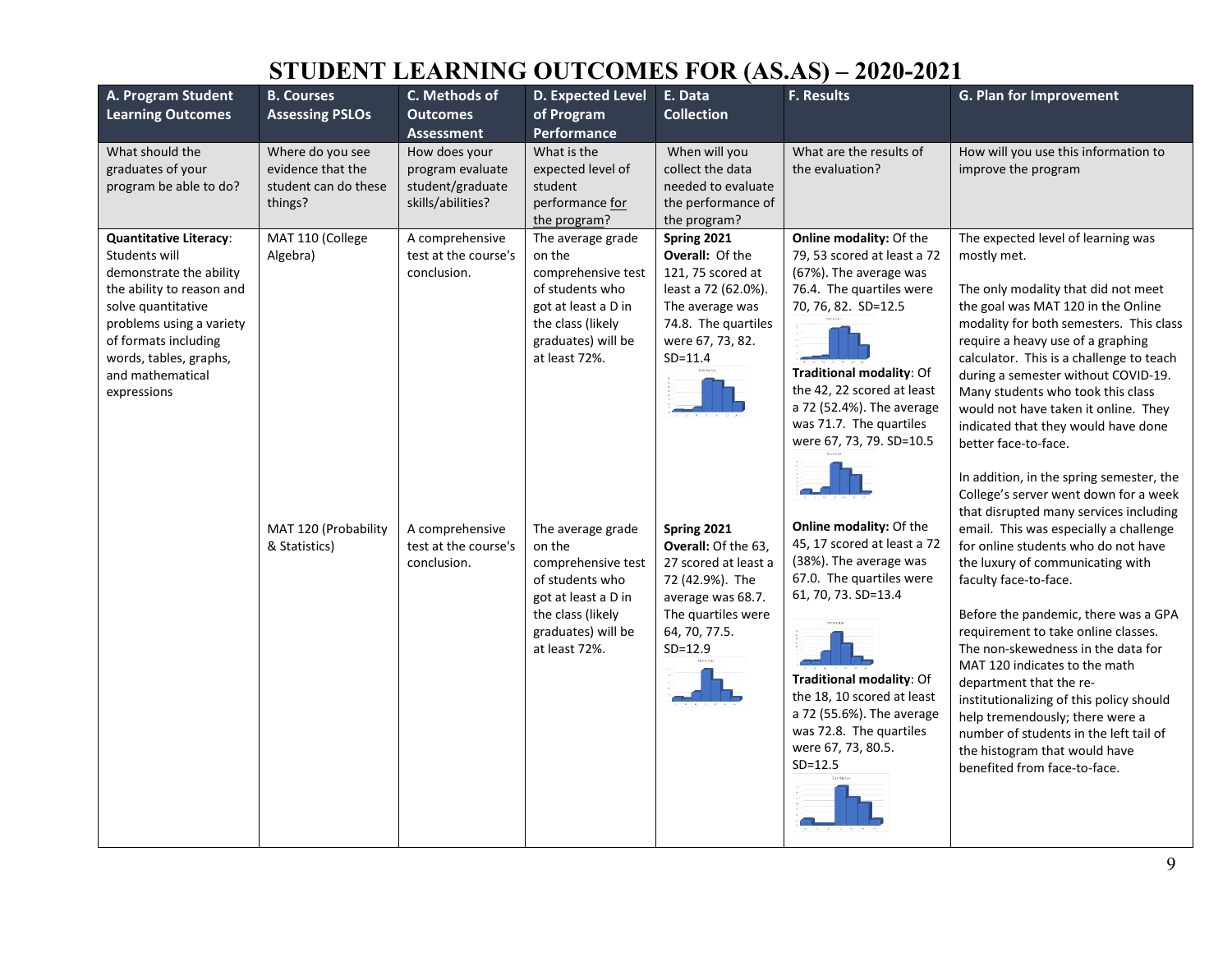| A. Program Student       | <b>B. Courses</b>      | C. Methods of                                                                                                            | <b>D. Expected Level</b> | E. Data            | <b>F. Results</b>            | G. Plan for Improvement                                                           |
|--------------------------|------------------------|--------------------------------------------------------------------------------------------------------------------------|--------------------------|--------------------|------------------------------|-----------------------------------------------------------------------------------|
| <b>Learning Outcomes</b> | <b>Assessing PSLOs</b> | <b>Outcomes</b>                                                                                                          | of Program               | <b>Collection</b>  |                              |                                                                                   |
|                          |                        | <b>Assessment</b>                                                                                                        | Performance              |                    |                              |                                                                                   |
| What should the          | Where do you see       | How does your                                                                                                            | What is the              | When will you      | What are the results of      | How will you use this information to                                              |
| graduates of your        | evidence that the      | program evaluate                                                                                                         | expected level of        | collect the data   | the evaluation?              | improve the program                                                               |
| program be able to do?   | student can do these   | student/graduate                                                                                                         | student                  | needed to evaluate |                              |                                                                                   |
|                          | things?                | skills/abilities?                                                                                                        | performance for          | the performance of |                              |                                                                                   |
|                          |                        |                                                                                                                          | the program?             | the program?       |                              |                                                                                   |
| Written                  | ENG 101 (English       | An essay that is                                                                                                         | At least 70% of the      | Spring 2021        | Online modality: Of the      | The expected level of learning was not                                            |
| <b>Communications:</b>   | Composition I)         | the department's                                                                                                         | students will score      |                    | 160 students, 50 scored      | met.                                                                              |
| Students will be able to |                        | final exam. The                                                                                                          | at least a 70% on        |                    | at least a 70% (31.3%).      |                                                                                   |
| construct a composition  |                        | ENG 101 CSLO is                                                                                                          | the essay's rubric.      |                    | This was from nine (9)       | This semester was a challenge due to                                              |
| that is: clear, well-    |                        | for students to be                                                                                                       |                          |                    | sections of ENG 101; of      | the pandemic and a computer                                                       |
| organized, informative,  |                        | able to                                                                                                                  |                          |                    | those 9 sections, none of    | disruption that limited many services                                             |
| grammatically-correct,   |                        | demonstrate                                                                                                              |                          |                    | the sections had 70% or      | including email to our students for                                               |
| and free of spelling     |                        | knowledge of the                                                                                                         |                          |                    | more of their students to    | days. This greatly affected our Online                                            |
| errors.                  |                        | basic writing                                                                                                            |                          |                    | score at least a 70% on      | students.                                                                         |
|                          |                        | process: selecting                                                                                                       |                          |                    | the essay.                   |                                                                                   |
|                          |                        | a topic, gathering                                                                                                       |                          |                    | <b>Traditional modality:</b> | Before the pandemic, there was a GPA                                              |
|                          |                        | information                                                                                                              |                          |                    | Of the 219 students, 119     | requirement to take online classes.                                               |
|                          |                        | (including                                                                                                               |                          |                    | scored at least a 70%        | The English department recommends                                                 |
|                          |                        | electronic                                                                                                               |                          |                    | (54.3%). This was from       | the re-institutionalizing of this policy.                                         |
|                          |                        | information                                                                                                              |                          |                    | eleven (11) sections of      |                                                                                   |
|                          |                        | retrieval),                                                                                                              |                          |                    | ENG 101; of those 3          | The Department will convene to                                                    |
|                          |                        | determining a                                                                                                            |                          |                    | sections, three (3) of the   | determine why 3 of the 11 sections of                                             |
|                          |                        | thesis, organizing                                                                                                       |                          |                    | sections had 70% or more     | traditional English 101 were successful.                                          |
|                          |                        | main and                                                                                                                 |                          |                    | of their students to score   | The department hopes to glean                                                     |
|                          |                        | secondary points,                                                                                                        |                          |                    | at least a 70% on the        | information from those sections to                                                |
|                          |                        | developing ideas                                                                                                         |                          |                    | essay.                       | determine if the differences in                                                   |
|                          |                        |                                                                                                                          |                          |                    |                              |                                                                                   |
|                          |                        |                                                                                                                          |                          |                    |                              |                                                                                   |
|                          |                        |                                                                                                                          |                          |                    |                              |                                                                                   |
|                          |                        |                                                                                                                          |                          |                    |                              |                                                                                   |
|                          |                        |                                                                                                                          |                          |                    |                              |                                                                                   |
|                          |                        |                                                                                                                          |                          |                    |                              |                                                                                   |
|                          |                        |                                                                                                                          |                          |                    |                              |                                                                                   |
|                          |                        |                                                                                                                          |                          |                    |                              |                                                                                   |
|                          |                        |                                                                                                                          |                          |                    |                              |                                                                                   |
|                          |                        |                                                                                                                          |                          |                    |                              |                                                                                   |
|                          |                        | using evidence,<br>drawing<br>conclusions,<br>editing, and<br>revising.<br>The essay will be<br>scored with a<br>rubric. |                          |                    |                              | instruction could be fruitful and<br>implementable in all sections of ENG<br>101. |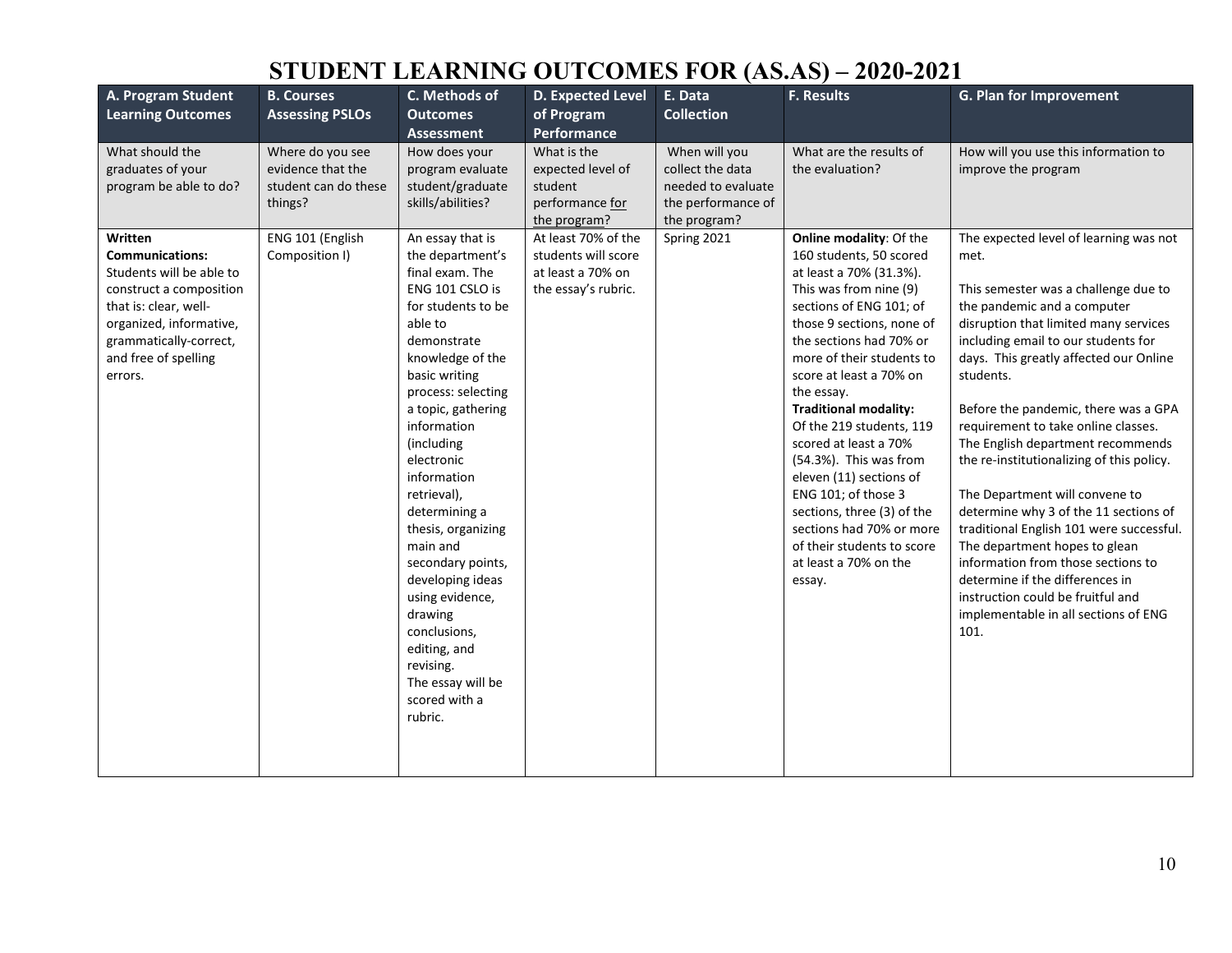| A. Program Student<br><b>Learning Outcomes</b>                                                                                                                                       | <b>B. Courses</b><br><b>Assessing PSLOs</b>                              | C. Methods of<br><b>Outcomes</b><br><b>Assessment</b>                                                   | D. Expected Level<br>of Program<br>Performance                                 | E. Data<br><b>Collection</b>                                                                  | F. Results                                                                        | G. Plan for Improvement                                     |
|--------------------------------------------------------------------------------------------------------------------------------------------------------------------------------------|--------------------------------------------------------------------------|---------------------------------------------------------------------------------------------------------|--------------------------------------------------------------------------------|-----------------------------------------------------------------------------------------------|-----------------------------------------------------------------------------------|-------------------------------------------------------------|
| What should the<br>graduates of your<br>program be able to do?                                                                                                                       | Where do you see<br>evidence that the<br>student can do these<br>things? | How does your<br>program evaluate<br>student/graduate<br>skills/abilities?                              | What is the<br>expected level of<br>student<br>performance for<br>the program? | When will you<br>collect the data<br>needed to evaluate<br>the performance of<br>the program? | What are the results of<br>the evaluation?                                        | How will you use this information to<br>improve the program |
| Reading<br>Comprehension:<br>Students will<br>demonstrate the ability<br>to understand and<br>apply material from<br>academic, technical,<br>professional, and<br>personal readings. | PSY 201 (General<br>Psychology)                                          | Students will<br>complete a case<br>study assignment<br>applying the<br>concepts of<br>psychopathology. | The class average<br>will be 70% or<br>higher on the<br>assignment.            | <b>Fall 2020</b>                                                                              | 246 students completed<br>the assignment with an<br>overall average of<br>82.10%. | The expected level of learning was<br>met.                  |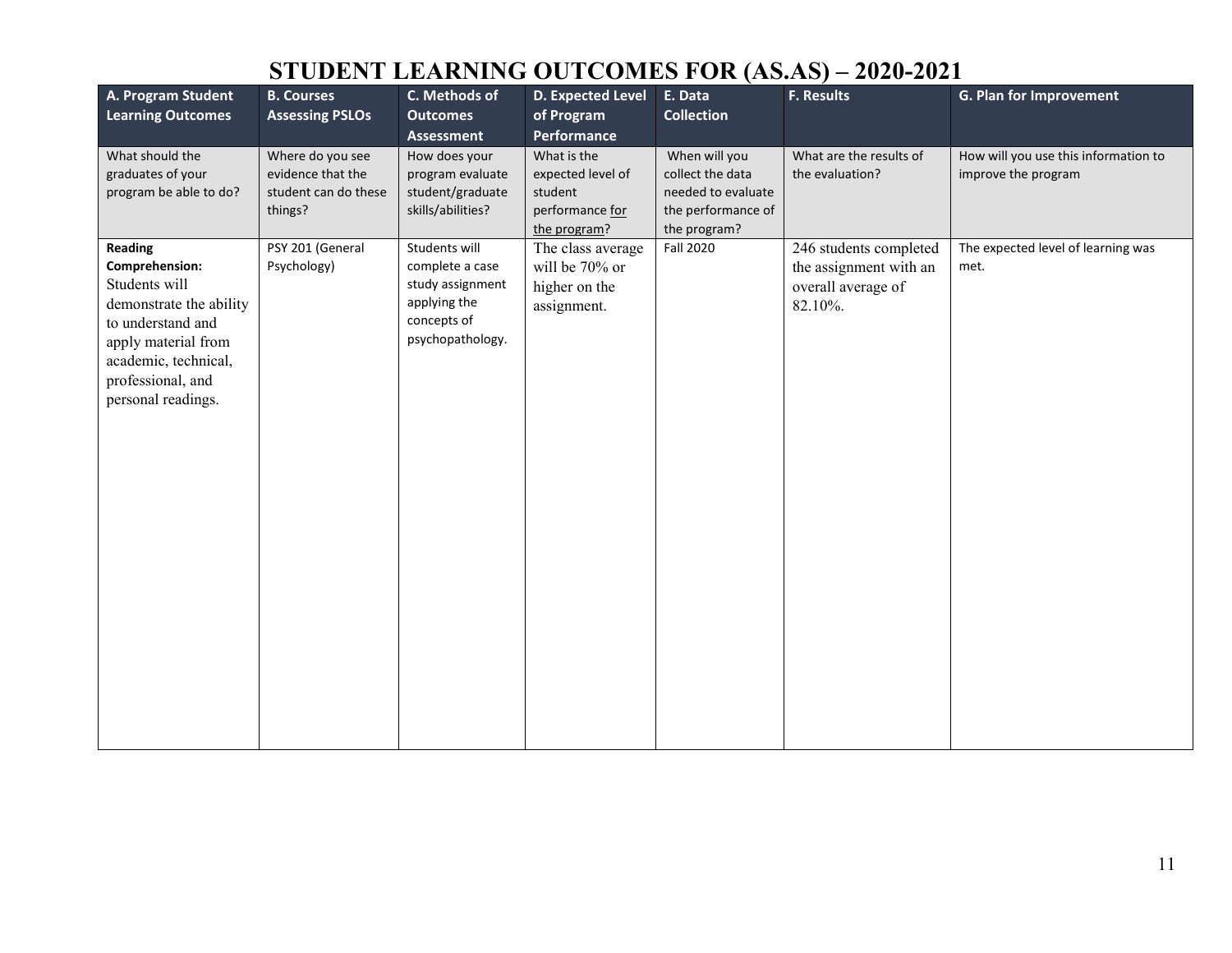| A. Program Student<br><b>Learning Outcomes</b>                                                                           | <b>B. Courses</b><br><b>Assessing PSLOs</b>                              | C. Methods of<br><b>Outcomes</b><br><b>Assessment</b>                                                                                                                                                                                                                                                                                                                         | <b>D. Expected Level</b><br>of Program<br>Performance                                               | E. Data<br><b>Collection</b>                                                                  | <b>F. Results</b>                                                                                                                                                                                                                               | G. Plan for Improvement                                                                                                                                                                                                                                                                                                                                                                                                                                       |
|--------------------------------------------------------------------------------------------------------------------------|--------------------------------------------------------------------------|-------------------------------------------------------------------------------------------------------------------------------------------------------------------------------------------------------------------------------------------------------------------------------------------------------------------------------------------------------------------------------|-----------------------------------------------------------------------------------------------------|-----------------------------------------------------------------------------------------------|-------------------------------------------------------------------------------------------------------------------------------------------------------------------------------------------------------------------------------------------------|---------------------------------------------------------------------------------------------------------------------------------------------------------------------------------------------------------------------------------------------------------------------------------------------------------------------------------------------------------------------------------------------------------------------------------------------------------------|
| What should the<br>graduates of your<br>program be able to do?                                                           | Where do you see<br>evidence that the<br>student can do these<br>things? | How does your<br>program evaluate<br>student/graduate<br>skills/abilities?                                                                                                                                                                                                                                                                                                    | What is the<br>expected level of<br>student<br>performance for<br>the program?                      | When will you<br>collect the data<br>needed to evaluate<br>the performance of<br>the program? | What are the results of<br>the evaluation?                                                                                                                                                                                                      | How will you use this information to<br>improve the program                                                                                                                                                                                                                                                                                                                                                                                                   |
| <b>Oral Communications:</b><br>Students will be able to<br>successfully construct<br>and deliver a persuasive<br>speech. | SPC 205 (Public<br>Speaking)                                             | Throughout the<br>semester, students<br>will be asked to<br>put together trial<br>persuasive<br>arguments and<br>present to the<br>class for feedback.<br>Students will<br>provide<br>suggestions as to<br>how the<br>arguments could<br>have been<br>improved. These<br>will provide good<br>practice before the<br>actual persuasive<br>speech for grading<br>is presented. | At least 80% of the<br>students will<br>receive 80 points or<br>more out of 100<br>possible points. | Spring 2021                                                                                   | <b>Online Modality: 68%</b><br>achieved 80% or higher<br>Note: All classes<br>transitioned to online<br>because of COVID-19; this<br>presented somewhat of a<br>challenge.<br><b>Dual Enrollment</b><br>Modality: 75% achieved<br>80% or higher | Objective not met. The action plan for<br>improvement is: (1) Students will<br>develop a questionnaire that will help<br>analyze the audience: (2) Based on<br>audience analysis, students will select<br>appropriate topics that directly impact<br>audience members; (3) Topics will be<br>developed to meet appropriate<br>timeframe; (4) Appropriate emotional<br>techniques will be incorporated in the<br>presentation that will lead to<br>persuasion. |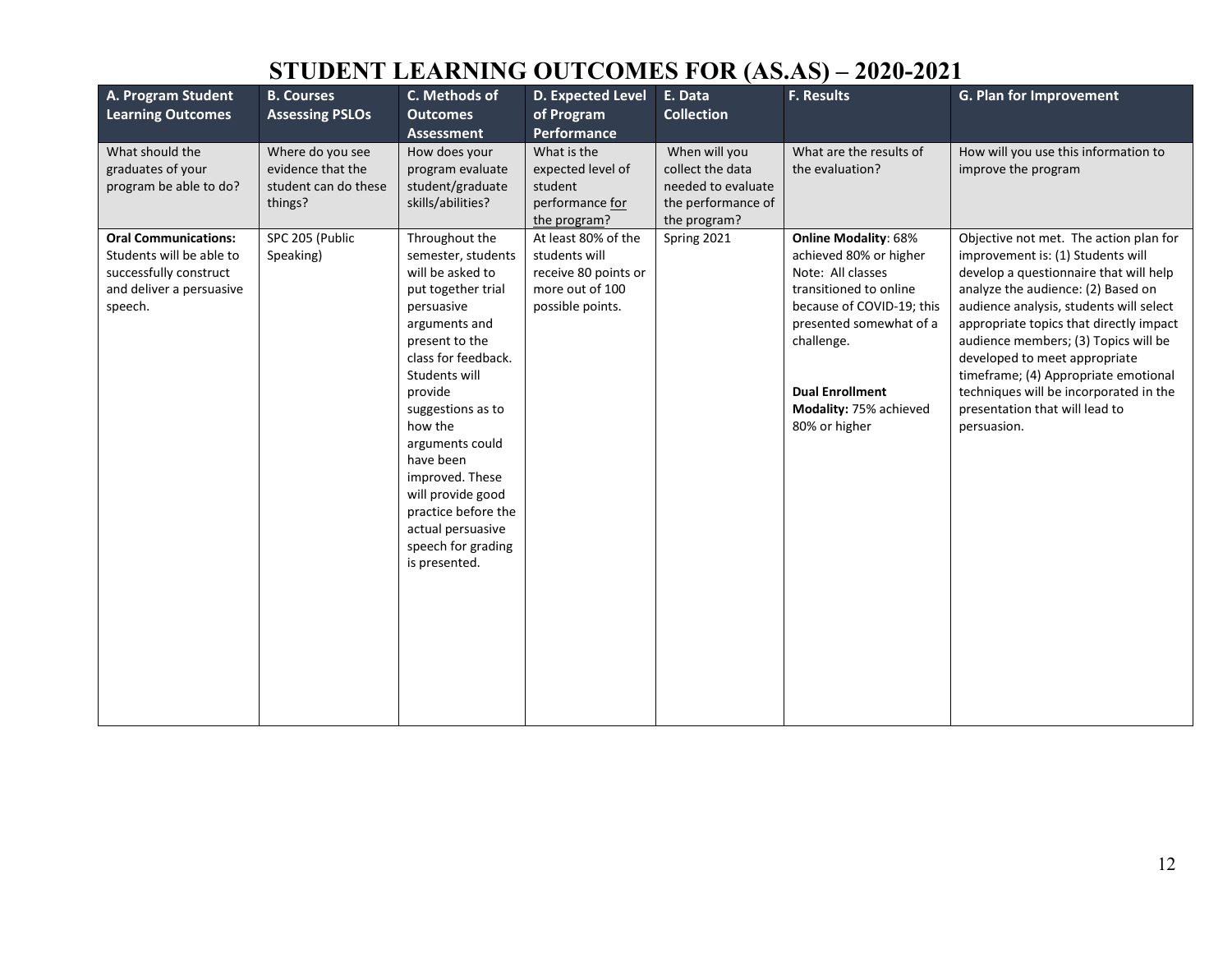#### **CONTINUOUS STUDENT IMPROVEMENT**

At Florence-Darlington Technical College, the Natural Sciences Department oversees the Associate-in-Science (AS) Degree program, a pre-Baccalaureate program in which its graduates may fully transfer to state Universities with third-year status; thus, the program does not lead to direct employment, unlike most programs at the College. Of the required courses needed for the program, the faculty in the department teach almost one-third of those courses. The Department teaches twelve (12) transfer and six (6) non-transfer courses in the areas of biology, chemistry, physical science, and physics. Each non-transfer course serves either as a prerequisite to a transfer course or as a requirement for another program in the College. At least one of seven (7) transfer courses serve as a requirement for another program at the College.

Institutional Effectiveness (IE) objectives have been periodically redefined over the years due to a progression of administrative viewpoints. Students in the AS program take courses from many subject areas: English, history, psychology, lab sciences, math, humanities, and literature. Many faculty members in these areas – areas in support of general education requirements – are advisors to students who need remediation before transitioning to curricular courses in their chosen program of study. This has led to an abundance of learning objectives for the general education requirements but with little focus on the AS program itself.

To increase this focus, the Natural Science Department collaborates with other departments. The Department has employed the other departments to identify Program Student Learning Objectives (PSLOs). The PSLOs for the program cover the following areas: Quantitative Literacy, Written Communication, Reading Comprehension, Computer Literacy, Information Literacy, Oral Communication, and Critical Thinking.

COVID-19 has force changes in the modality of instruction at the College, and the Science Department has used this as an opportunity to offer students resources which were not previously available to them. Videos and other visual materials have been added for many courses. Courses in an online format have provided the opportunity for more practice exercises and assignments, and students can play the videos multiple times to ensure they grasp concepts. As a result of not meeting with instructors face to face, students have been forced to email their instructors more often. In on-campus classes, students may see an instructor twice a week, but in the online format, they are force to communicate with their instructors (though not in person) more frequently in some cases. This additional communication can help to reinforce their learning.

The Department has identified two non-transfer courses – BIO 110 (General Anatomy & Physiology) and BIO 112 (Basic Anatomy & Physiology) – where student success rates have been low. These two courses are used or may be used as prerequisites to BIO 210 (Anatomy & Physiology I), a college-transfer course commonly taken by students in the AS program. Current efforts are aimed at evaluating course content, reviewing test questions for clarity, and implementing Mastering A & P as a study and assessment tool for those non-transfer courses. Course statistics and assessment data will be collected and reported in the next cycle.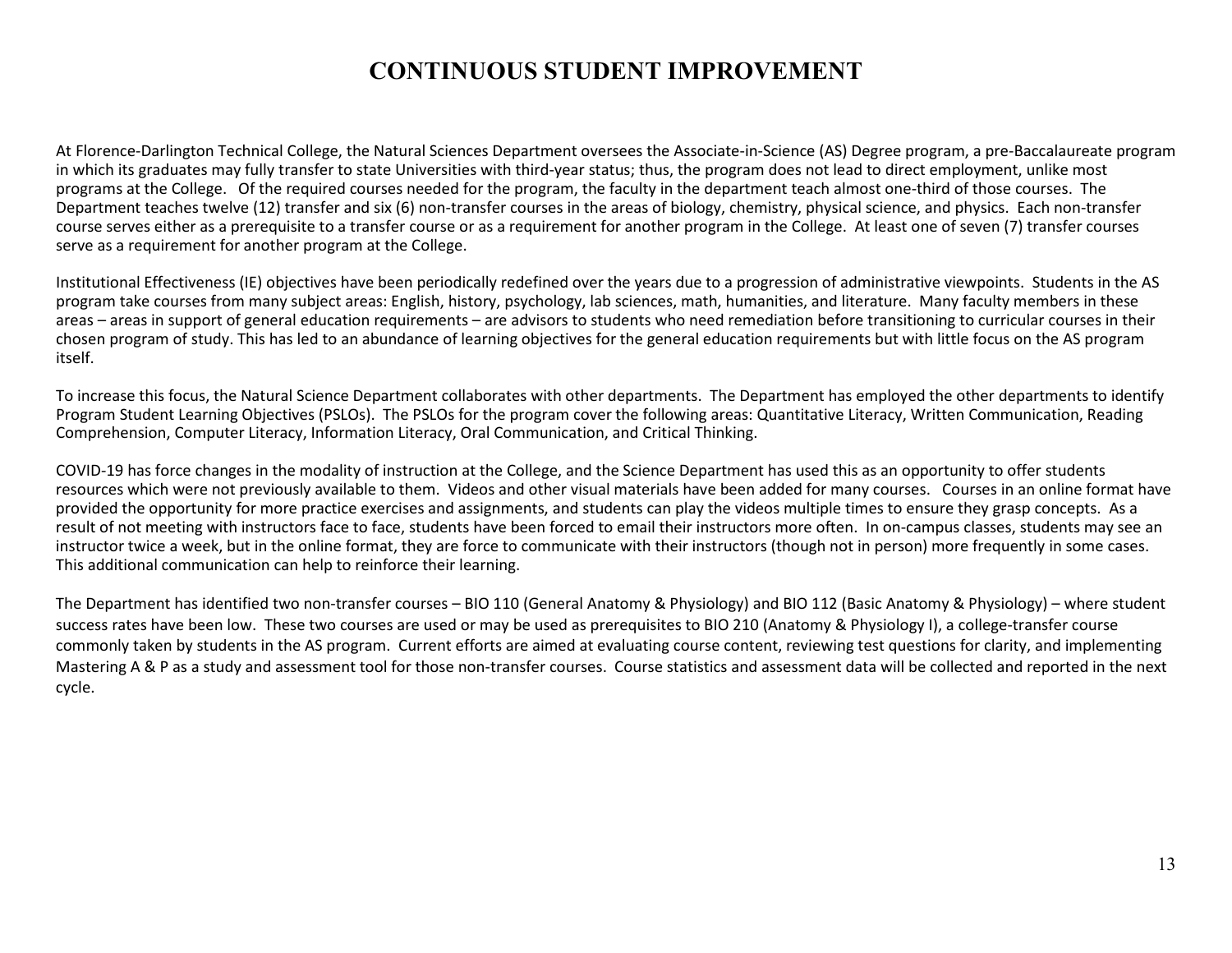#### **PROGRAM VITAL STATISCS**

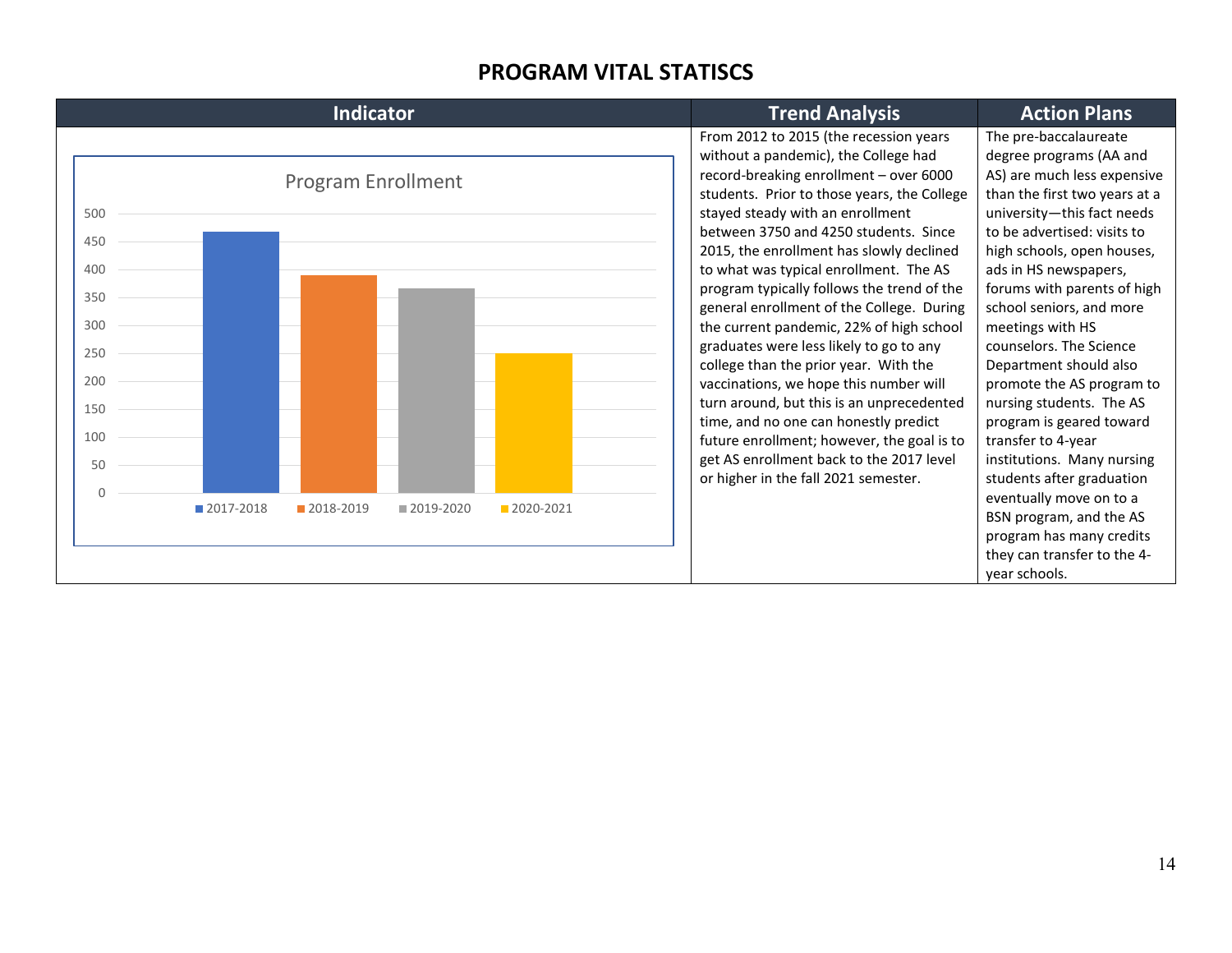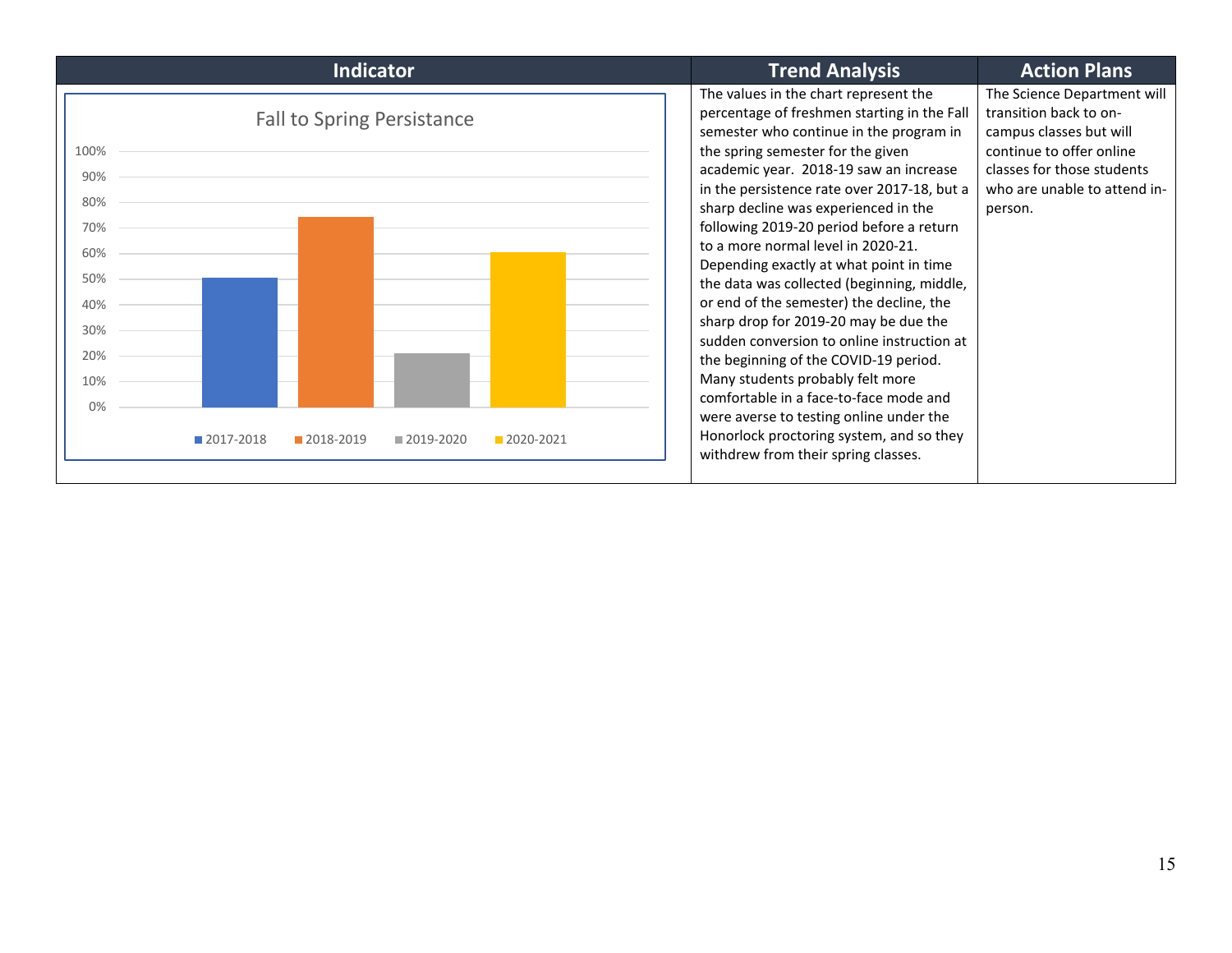| <b>Indicator</b>                                                                                                                               | <b>Trend Analysis</b>                                                                                                                                                                                                                                                                                                                                                                                                                                                                                                                                                                                                                                                                                                                                               | <b>Action Plans</b>                                                                                                                                                                                                                                                                                                                                                                                             |
|------------------------------------------------------------------------------------------------------------------------------------------------|---------------------------------------------------------------------------------------------------------------------------------------------------------------------------------------------------------------------------------------------------------------------------------------------------------------------------------------------------------------------------------------------------------------------------------------------------------------------------------------------------------------------------------------------------------------------------------------------------------------------------------------------------------------------------------------------------------------------------------------------------------------------|-----------------------------------------------------------------------------------------------------------------------------------------------------------------------------------------------------------------------------------------------------------------------------------------------------------------------------------------------------------------------------------------------------------------|
| <b>Fall to Fall Retention</b><br>100.00%<br>90.00%<br>80.00%<br>70.00%<br>60.00%<br>50.00%<br>40.00%<br>30.00%<br>20.00%<br>10.00%<br>$0.00\%$ | The values in the chart represent the<br>percentage of freshmen starting in the Fall<br>semester of their first academic year who<br>continue in the program in the Fall<br>semester of the following academic year.<br>The Fall to Fall retention increased from<br>about 28% in the 2017-18 year to 46% for<br>the following two years.<br>It has always been difficult to get students<br>to finish all 60+ credit hours in the AS<br>program with us. Most students intend to<br>get their freshman classes (30+ hours) at<br>FDTC and then enter a university with<br>sophomore status. The 30+ hours are<br>usually completed in one academic year<br>(fall, spring, and summer). They begin the<br>program with no intention of finishing the<br>AS program. | Students need incentive to<br>complete the program<br>here. There is discussion<br>about possibly embedding<br>marketable skills into the<br>program (coding, IT).<br>The argument is that by<br>equipping students with<br>marketable skills, the<br>College can ensure that AA<br>graduates can achieve a<br>high-salary career with an<br>AA degree.<br>The goal is to get this<br>Retention rate above 50%. |
| 2017-2018<br>2018-2019<br>■ 2019-2020<br>2020-2021                                                                                             | Prior years suggests that this number<br>plateaus between 40 to 45%.                                                                                                                                                                                                                                                                                                                                                                                                                                                                                                                                                                                                                                                                                                |                                                                                                                                                                                                                                                                                                                                                                                                                 |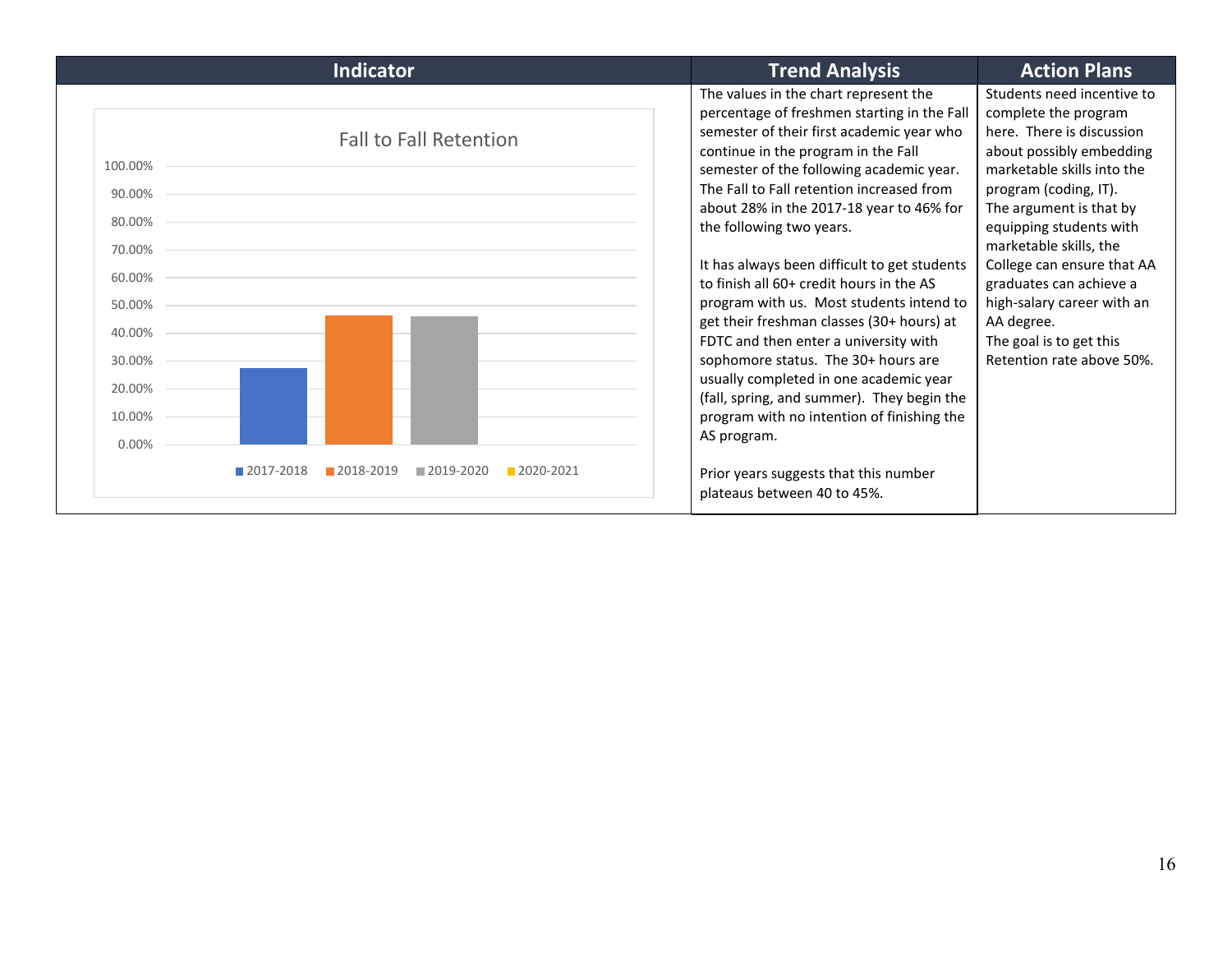| The graduation rate is calculated with the<br>Many students have been<br>able to adapt to the new<br>formula:<br><b>Graduation Rates</b><br>learning environment<br>resulting from COVID-19,<br>Number of Graduates in the program<br>100%<br>but many prefer the<br>Number of New Students in the program<br>traditional face-to-face<br>90%<br>interaction. The Science<br>80%<br>The trend slightly rises from the 2017-18<br>Department will transition<br>period to the 2018-19 period and then<br>70%<br>back to on-campus classes<br>declines each year after. This recent<br>but will continue to offer<br>60%<br>decline may be attributed in part to<br>online classes for those<br>converting to the online modality of<br>50%<br>students who are unable to<br>instruction during the COVID-19 period.<br>40%<br>attend in-person.<br>The expanded use of technology and the<br>30%<br>lack of face-to-face instruction presented<br>challenges to many students, and this<br>20%<br>affected their performance in the courses.<br>10%<br>0%<br>2017-2018<br>2018-2019<br>2019-2020<br>$2020 - 2021$ |
|------------------------------------------------------------------------------------------------------------------------------------------------------------------------------------------------------------------------------------------------------------------------------------------------------------------------------------------------------------------------------------------------------------------------------------------------------------------------------------------------------------------------------------------------------------------------------------------------------------------------------------------------------------------------------------------------------------------------------------------------------------------------------------------------------------------------------------------------------------------------------------------------------------------------------------------------------------------------------------------------------------------------------------------------------------------------------------------------------------------|
|                                                                                                                                                                                                                                                                                                                                                                                                                                                                                                                                                                                                                                                                                                                                                                                                                                                                                                                                                                                                                                                                                                                  |